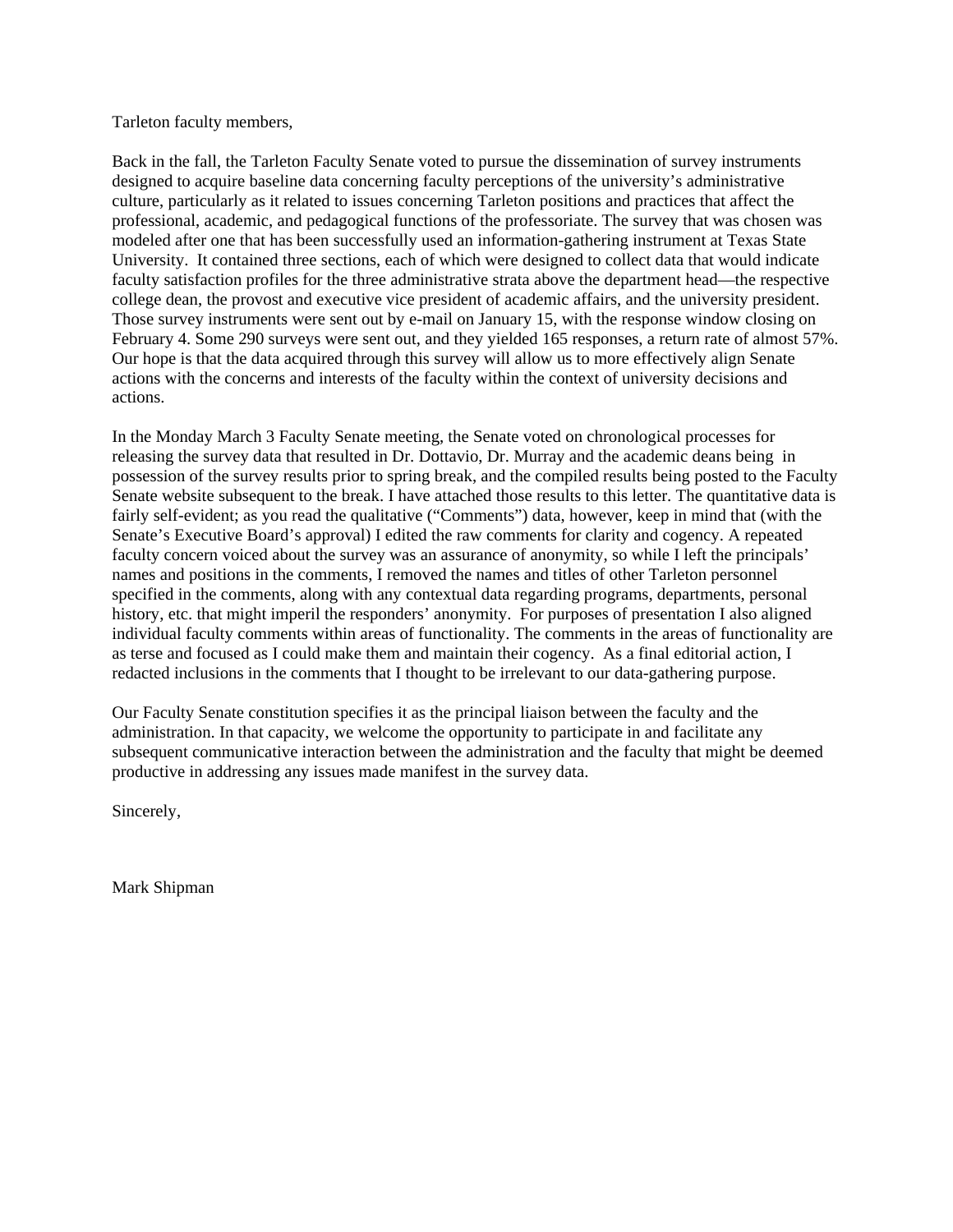# **University President (Dr. Dottavio)**

# QUANTITATIVE DATA

| develops adequate strategic plans for fulfilling the goals and objectives3.30        |  |
|--------------------------------------------------------------------------------------|--|
|                                                                                      |  |
| acts fairly in tenure/promotion and post tenure review considerations3.29            |  |
| is committed to leadership supporting high-quality faculty teaching and research3.25 |  |
|                                                                                      |  |
| provides sufficient resources for attaining the goals and objectives3.05             |  |
|                                                                                      |  |
|                                                                                      |  |
|                                                                                      |  |
| recognizes and promotes the role of faculty in academic governance2.85               |  |

*The twelve expectations listed above made up the empirical section of the questionnaire seeking information about the university president. The response parameters were arranged around the typical 5-level options (strongly disagree, disagree, neither agree nor disagree, agree, strongly agree) with "strongly disagree" indicated by a 1, and "strongly agree" indicated by a 5. The expectations in the list above are listed from highest agreement to lowest by mean response score.* 

*The survey also included an overall performance rating, the results of which I list below.* 

### **COMMENTS**

#### **I. Personality and leadership**

Our president is competent, resourceful, polished, driven, and a strategic thinker. He manages the politics of being a university president in a small town with aplomb and finesse. The times I have seen Dr. Dottavio speak, he appears to be an enthusiastic, competent leader. Again, I think Dr. Dottavio is very passionate about the students of Tarleton State University. Dr. Dottavio is a very kind person who seems to have great vision for the university. I believe he truly cares about the students, as well as the faculty and staff. He embraces the culture of the university.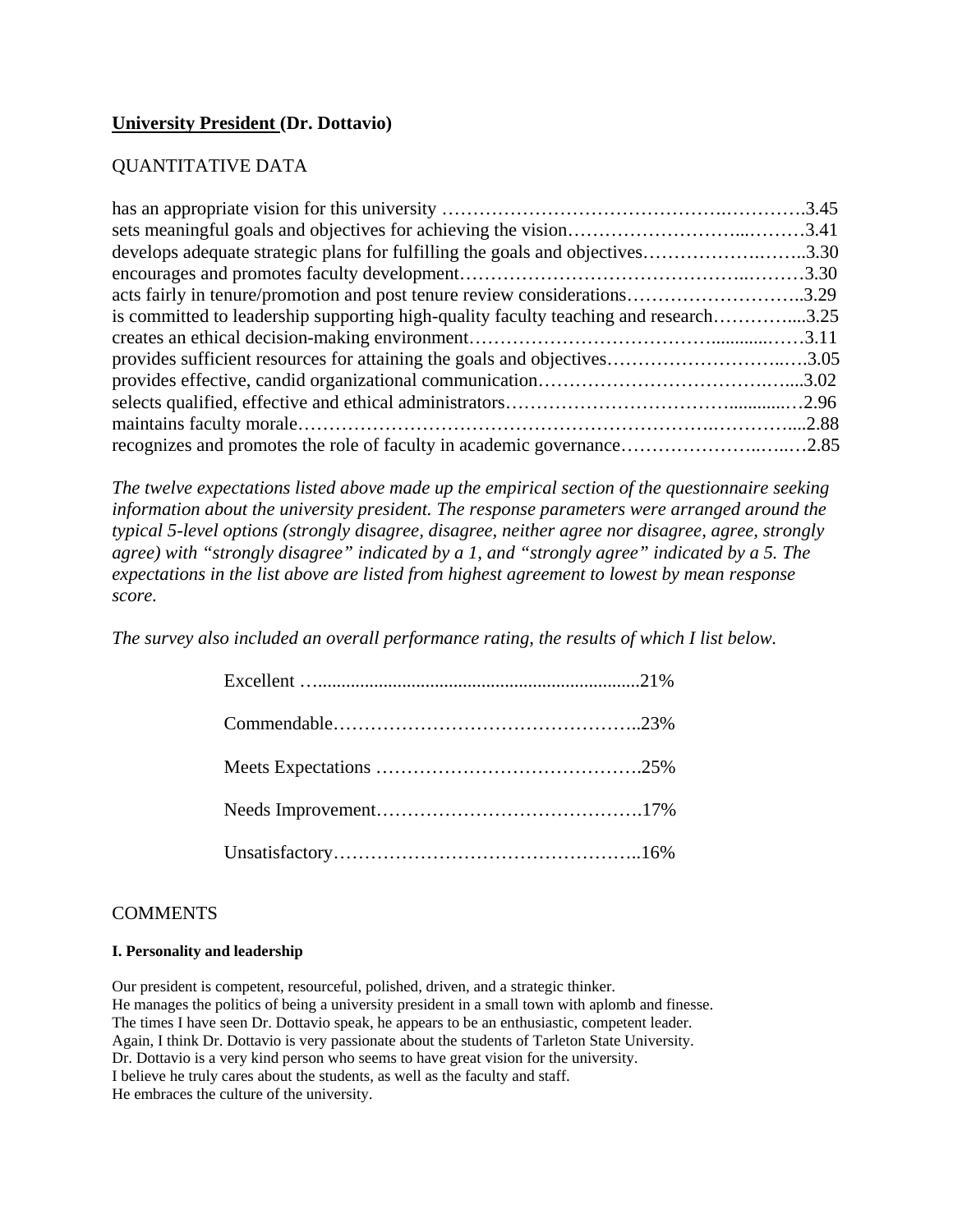It is a pleasure to see him in action and experience his sincerity.

He telegraphs a great sense of real commitment to the university. He remembers names.

He is approachable and makes me feel valuable in person.

His attitudes are consistent and reliable, not moody and unpredictable.

He certainly knows how to walk the walk and talk the talk.

I feel Dr. Dottavio is a sterling sort of man.

Overall, the university is a better place for his leadership.

Dr. Dottavio is an excellent leader for the university.

#### **II. University involvement**

He supports university activities by being around at events and happenings.

I appreciate his not sequestering himself in a cocoon.

Dr. Dottavio has ambitious goals for the university and has been very effective in implementing them.

Dr. Dottavio should be able to set up the administration he wants.

Dr. Dottavio is deeply committed to creating a student friendly and successful learning environment

The president and the provost have mostly supported my area of study.

I feel like the president appreciates my work.

The administration is trying to achieve noble goals.

I think that Dr. Dottavio has been very good with engaging students and being very visible in public.

There have been so many positive physical changes to the university,

Dr. Dottavio's initiatives to promote positive attitudes and character on campus have had a great impact. I believe Dr. Dottavio has been enormously proactive in the support of university learning.

#### **III. Administrative evaluation**

He's an asset to TSU.

He has done a great job.

I am happy with the changes on campus since Dr. Dottavio has become president

I am happy with the direction the university is headed.

I believe Dr. Dottavio is a wonderful president.

I am amazed at how faculty are supposed to be educated but then complain about change.

Dr. Dottavio is one of the best presidents I have worked for.

Dr. Dottavio is not a micro-manager and appropriately delegates decision-making.

Surrounding himself with highly qualified, appropriate credentialed people typically makes sense,

#### **IV. Personal communication**

The President rarely visits our college and is virtually unknown to the newer faculty and staff. He sends a mixed message.

If his job requires goal and vision articulation, his actions have undermined this duty.

I wish there was more communication from Dr. Dottavio to the staff.

It would be nice to receive messages from the President to let us know how we are collectively doing. disconnection between generally communicated goals and objectives and the manifested results He lost the PR campaign.

#### **V. Administrative communication**

The "marketing" e-mails we get, masking what is really going on, are nauseating.

focuses on expanding administrative bloat while preaching through his staff that we must contain costs The biggest concern is the lack of clear communication coming from administrative offices.

There has been little acknowledgement of the faculty's role in increasing enrollment.

The lack of communication makes it difficult for anyone to better serve his or her students. no clear sense of who is in charge, or who makes decisions regarding what we're doing and where we're going The largest problem we face as a campus is communication between administration and faculty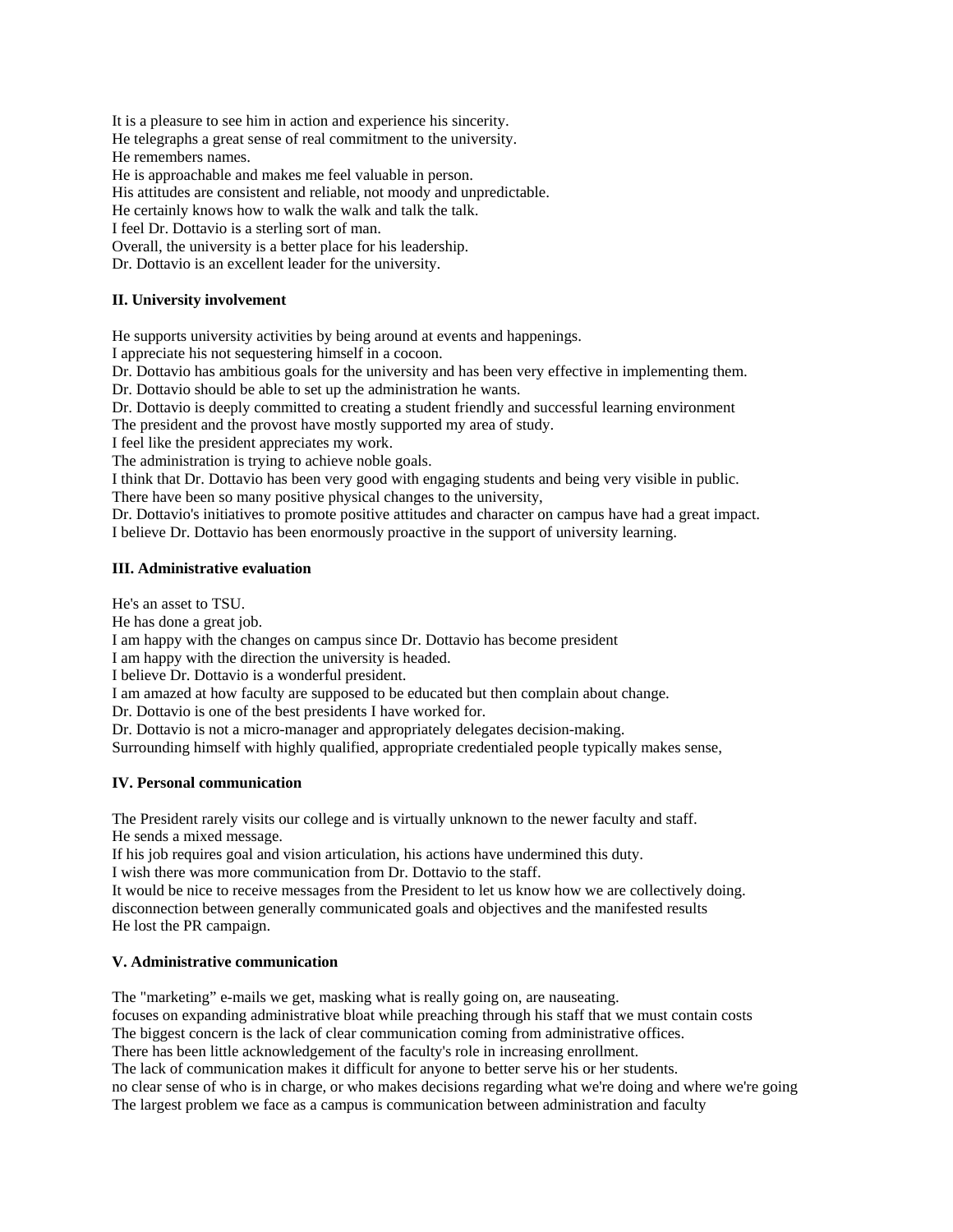Positions seem to be added, taken away or changed with no warning at all.

I think the administration creates its own problems often when it comes to perception.

no communication with the faculty concerning buildings, budgets, upper administrative appointments, etc. Faculty had some opportunities for input yet they were not heard.

I would like to see a more communication (faculty input/comment ) about decisions before they are made.

The president's "newsletter" that comes out by email seems to contain more fluff than anything meaningful.

Communications regarding outsourcing were well done, but other things have seemed to come out of left field.

#### **VI. Personal attitude**

does not care about faculty I do not think he cares about students. Faculty and most staff seem to be just a bother to him. (The president) would like for faculty to just go teach and be quiet He has no understanding of what faculty do. He cares about how he is perceived to be, how he is seen. (The president) has no concern about external expectations for the university. not willing to change (his) mind about a decision even if evidence shows it was bad. He seems to have forgotten that a successful learning requires qualified and dedicated faculty members. "Elitist" is a . . . word often used often describe him. leadership by fear I question his motives. He has little or no respect for the faculty. Faculty are his last consideration in anything. It is all about him (the president) and not the university. We (faculty) are the last on the list. Replace him with an administrator who has the university's best interest as first priority, not self-interest. does little for faculty spends resources aggrandizing himself at the expense of the rest of the university His priorities are focused on administrative comfort and luxuries while sacrificing student and faculty needs. **VII. Administrative operational policy**  (The president) changes UPC (plans) to meet his needs. outsourced all the janitorial and support staff We are incrementally losing our focus on teaching due to the policies of our administrators. We have lost the family at TSU.

(The university is) governed like a private university.

Committees are for show; decisions that the committee is supposed to make have already been made.

The university goals are not about teaching students.

A university should not be about "keeping up with the Joneses" - branding/marketing.

Goals are administratively driven.

President Dottavio has moved the university backward about 20 years.

Employees are afraid to speak up and disagree with choices being made due to the fear of losing their jobs.

When given the few opportunities to speak up, faculty's ideas are disregarded and ignored.

His habit of making decisions and then throwing them out to faculty causes stress and confusion.

The role of the faculty has been somehow ignored in the process.

Why consult faculty/staff when the choice is already made?

Pretending to consult faculty and staff is insulting and a waste of time and money.

His decisions have repeatedly demonstrated that faculty is not among his priorities.

Committee recommendations are ignored and someone makes a completely different decision.

(The president) does not show any desire to work toward shared governance, especially with faculty.

Much decision-making excludes faculty input, even when those decisions directly affect faculty.

trying to generate more in income from grants and increase enrollment for pet projects by upper administration

The university's direction seems to be the opposite of the once "family oriented/family tradition" atmosphere.

Administration does not care (about faculty input) and they don't want to change.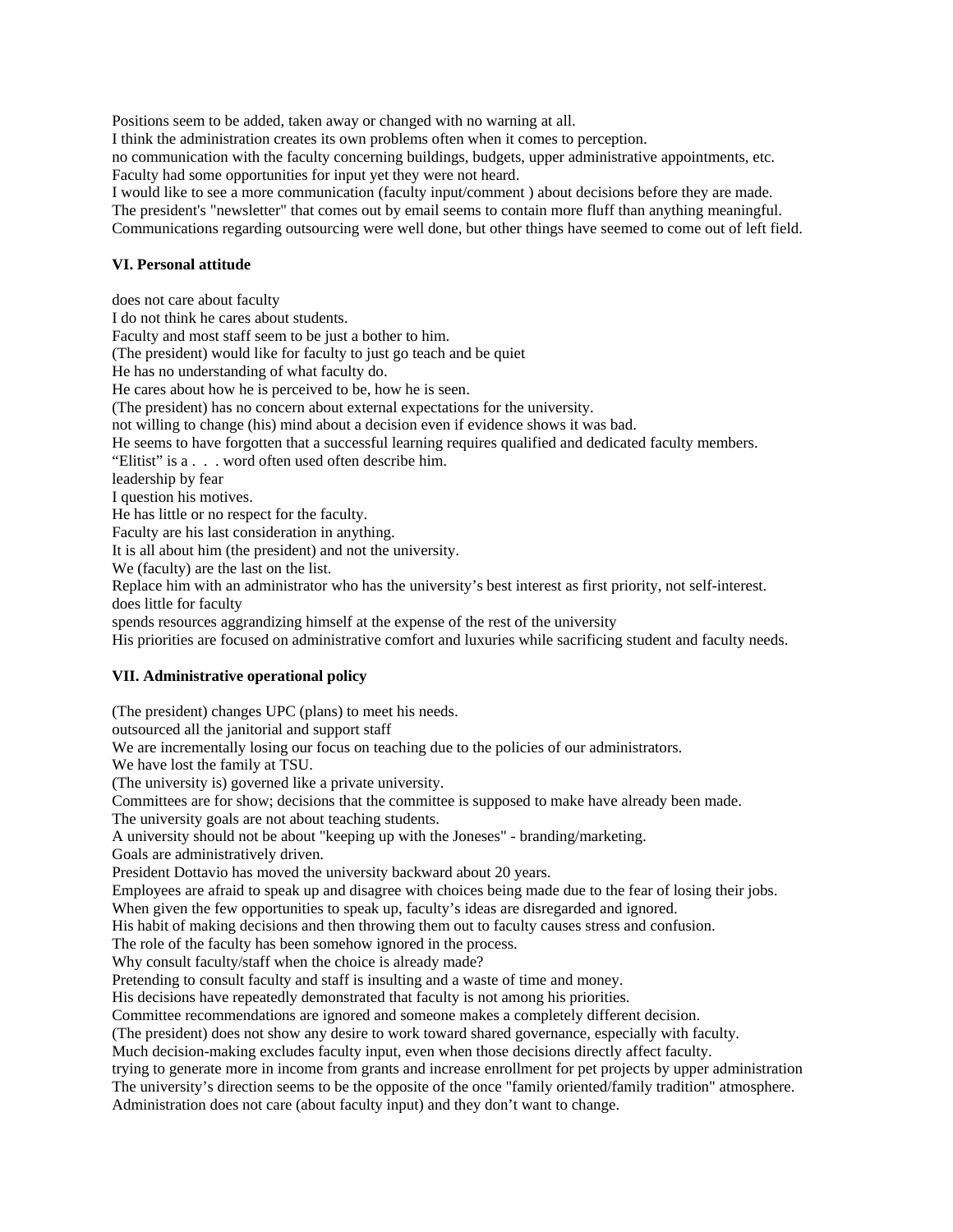largely focuses on undergraduate education to the detriment of graduate program support and funding

#### **VIII. Morale**

deteriorated university morale

The blatant misuse of funds through the administration is appalling and decimates faculty morale.

He does nothing to increase faculty morale.

Not since Dr. Thompson has the moral been as low as it is today.

Since Dr. Dottavio arrived on the Tarleton campus there has been a steady decline in faculty and staff morale. There is a lot of negative perception about the administration from faculty.

a general decline in faculty morale

These (administrative) pay raises have bred palatable cynicism in the faculty.

It is very sad to see what is happening to Tarleton State University under the guidance of Dominic Dottavio. disappointed by him since his first days on campus

There has been an inordinate amount of 'favoritism' on campus which detracts from faculty morale. Faculty morale is now deficient.

Raising administrators' salaries before addressing faculty salaries sent a demoralizing message.

### **IX. Administrative pay**

significantly raising the pay of vice presidents

exorbitant raises to administrators

(There is a) lack of competitive faculty salaries, too much emphasis on upper level administrative positions.

(The president) pads his and administrators pockets.

Engineered massive pay raises for his top staff

Administrators (got) big raises before anyone else.

Since Dr. Dottavio's arrival, staff positions have been given great raises.

The administrative raises are insulting to all of us who are the lifeblood of our university.

Pay raises for administrators during recent funding "crunch" were unfair.

#### **X. Faculty pay**

faculty raises did not even meet inflation rates.

faculty salaries have not kept pace with staff positions.

lack of competitive faculty salaries

detriment of faculty remuneration

This (salary discrepancy) is immoral.

Professors languish at the bottom of the pay scale state wide.

They (salary increases) should have all been given at same time.

For faculty salary, Tarleton has been ranked at or near the bottom among Texas public universities.

#### **XI. Administrative expansion**

too much emphasis on upper level administrative positions This president has grown the number of administrative positions. Staff positions have grown in number. The administration has grown in terms of size. (The increase in administrative positions) is obscene. The administration is very top-heavy. I can't help feeling it (administrative growth) is at the expense of faculty positions. The university thrives with excellent teaching and positive morale, not with more over-paid administrators. the addition of many vice presidents and other administrators to our campus It is awe inspiring to have the incredible number of vice-presidents needed to run the university. his need for more layers of administrative personnel troubling growth of administrative bloat/bureaucratic expansion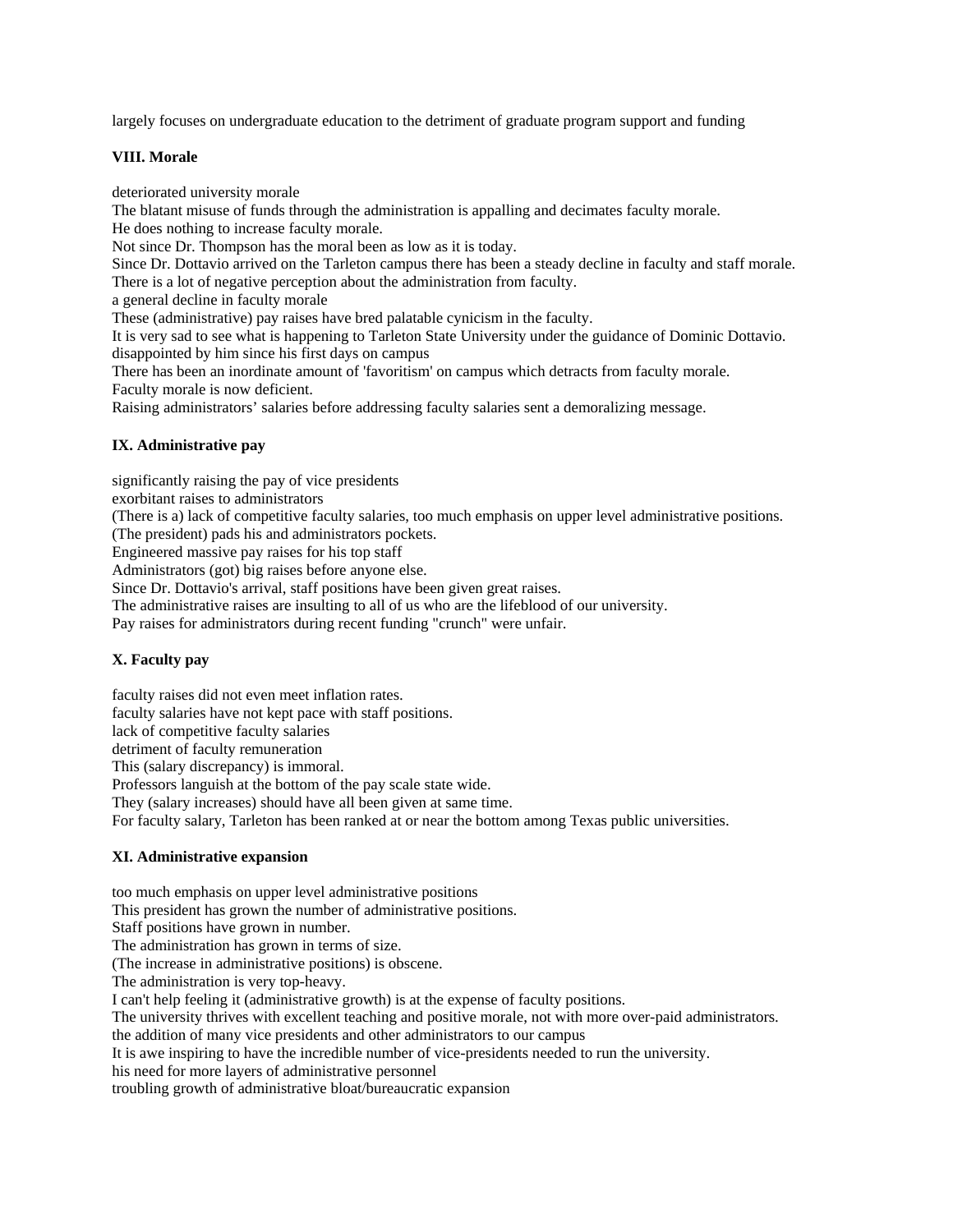#### **XII. Hiring practices**

Its (the) buddy system. (It's) whom you know that matters. blatant "cronyism" who you know and not what you know (a) good old boy system. inherently unethical The most significant actions have been the hiring of vice presidents without searches. wants only "yes" people who you know and where your loyalties lie process for selection of VPs seems to be nonexistent able to name a VP without even opening the position to internal candidates He has just hired a new VP, without a national search. Hirings and promotions without a search may be legal, but contradict the spirit of 339901 T1 paragraph 5.4.2.

#### **XIII. Appointee qualification**

over-paid, under-qualified administrators. unqualified people are appointed to positions. Recent unqualified appointments recent administrative appointees were not qualified. A VP can be appointed that is not qualified without a search. I assume a search would've resulted in a qualified candidate Stop the promotion of unqualified people. We can promote unqualified people into six-figure positions without even opening the position.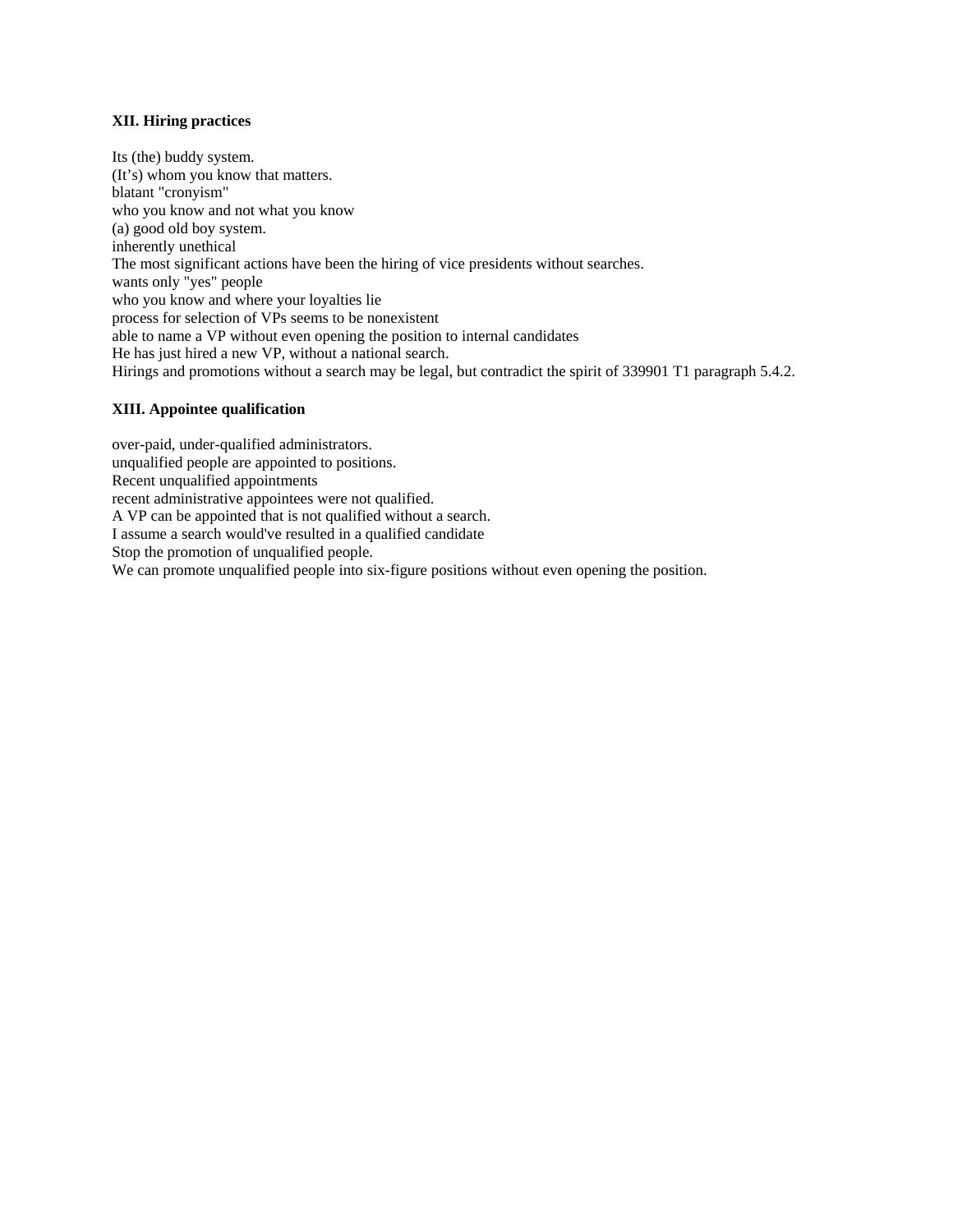# **University Provost and Executive Vice President for Academic Affairs (Dr. Murray)**

# QUANTITATIVE DATA

| effectively implements the strategic plans for meeting university goals and objectives 3.43  |  |
|----------------------------------------------------------------------------------------------|--|
| acts fairly in tenure/promotion and post tenure review considerations3.37                    |  |
| efficiently allocates available resources for obtaining university goals and objectives 3.30 |  |
|                                                                                              |  |
|                                                                                              |  |
|                                                                                              |  |
|                                                                                              |  |
|                                                                                              |  |
|                                                                                              |  |
|                                                                                              |  |
|                                                                                              |  |
|                                                                                              |  |

*The twelve expectations listed above made up the empirical section of the questionnaire seeking information about the provost and executive vice president for academic affairs. The response parameters were arranged around the typical 5-level options (strongly disagree, disagree, neither agree nor disagree, agree, strongly agree) with "strongly disagree" indicated by a 1, and "strongly agree" indicated by a 5. The expectations in the list above are listed from highest agreement to lowest by mean response score.*

*The survey also included an overall performance rating, the results of which I list below.* 

## **COMMENTS**

### **I. Personality and leadership**

Dr. Murray has been very welcoming. She seems to be extremely intelligent. I admire her commitment to students. Overall, she is interested faculty and their concerns. I've found her to be intelligent, articulate, and warm.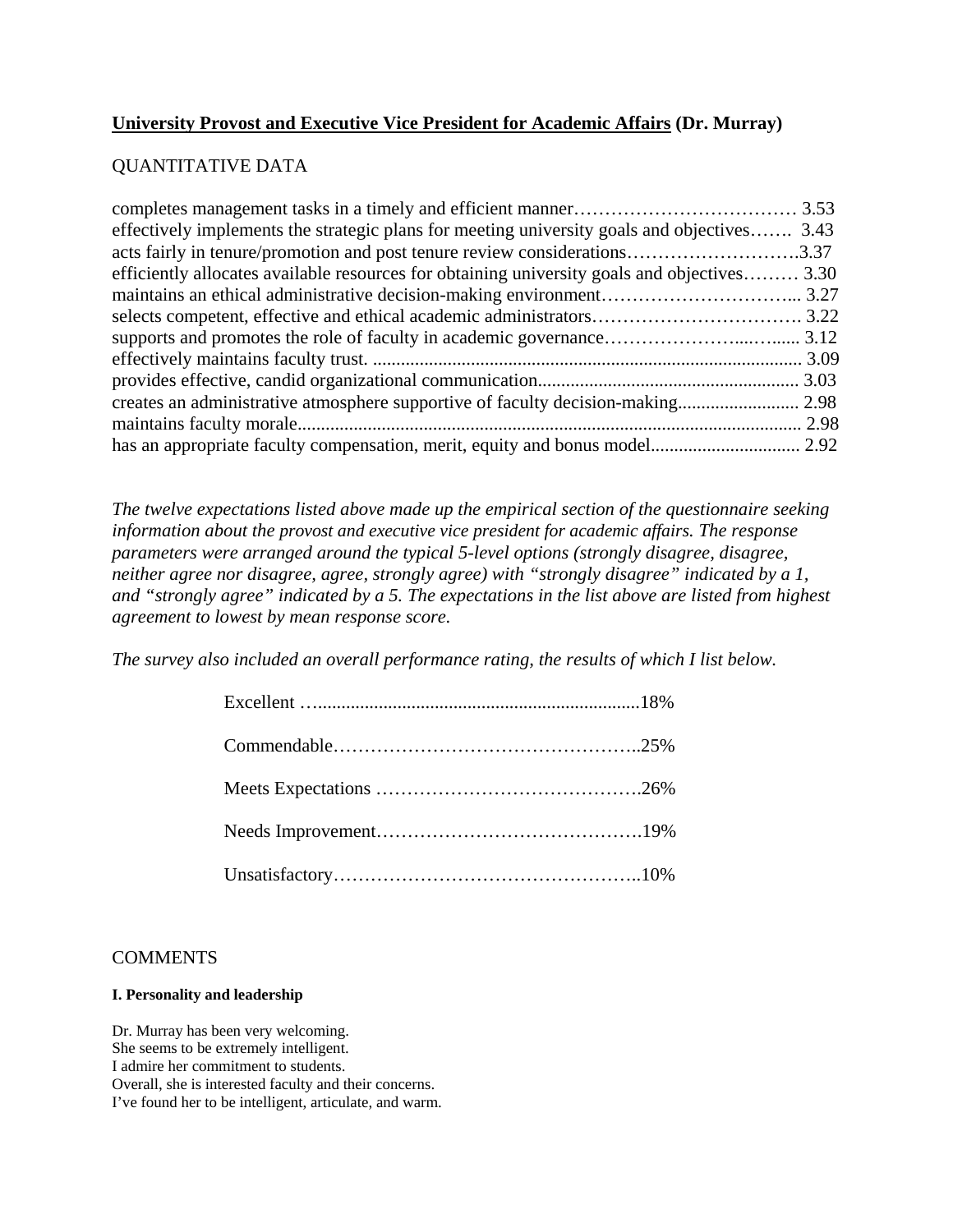Dr. Murray is smart and analytical. She is professional, guarded, and astutely chooses her words carefully. She seems consistent and reliable. She remembers names and has a dry wit, which I find to be pleasant. I appreciate that she isn't a politician and hence verbose while not saying much.

(She presents) a palatable dose of motherly compassion and empathy.

#### **II. University involvement**

Dr. Murray has done considerable work in the area of raising the academic standards of the university. (The raising of academic standards) is to be applauded, as well as her work in accreditation across campus. She appears to be more settled in her role, and is more interactive and encouraging of faculty than her first years. I'm impressed with her strong support for the establishment of an honors college at Tarleton. She wants to do a great job and advocate for faculty. She's handled past administrative issues admirably. She seems to be trying to get us raises Dr. Murray has been supportive of my work and has given me the tools I need to succeed. She appears to want to make decisions based on empirically verifiable data. I appreciate her emails at the beginning and end of every semester. She has supported my discipline.

### **III. Administrative evaluation**

Dr. Murray is playing the cards she was dealt. I think she is doing a good job given her research background. She does a good job. Dr. Murray is doing a great job as she's highly intelligent and qualified for the job.

#### **IV. Administrative hierarchy**

Major concerns with her are the same as with the president.

It is not easy to manage faculty morale and promote excellence when the president refuses to do the same. Supported her as a candidate but once she became VP she changed and is now just a puppet to Dottavio. Dr. Murray has the same problems as the rest of the administration which is a lack of respect for the faculty. She lives in fear of losing her job.

#### **V. Personal attitude**

Our faculty is suffering and she is doing nothing about it while she is part of the root cause.

Faculty does not seem to be her priority, it is all about student numbers.

No leadership

(Dr. Murray) has no leadership skills

Vice-presidents should support faculty, not rule over them and make them fear for their jobs.

The Provost should be the advocate for the faculty.

She is just another hurdle to be overcome any time faculty need arises.

Dr. Murray has her own agenda in her own area and does not care about anything else.

Dr. Murray has the same problems as the rest of the administration which is a lack of respect for the faculty.

#### **VI. Visibility / Approachability / Accessibility**

I wish she would get out of the admin building more and visit faculty.

It would be helpful if Dr. Murray was more visible among the faculty.

I rarely see her on or around campus.

I have not seen much of her.

She is not visible, and has never given me any of her time.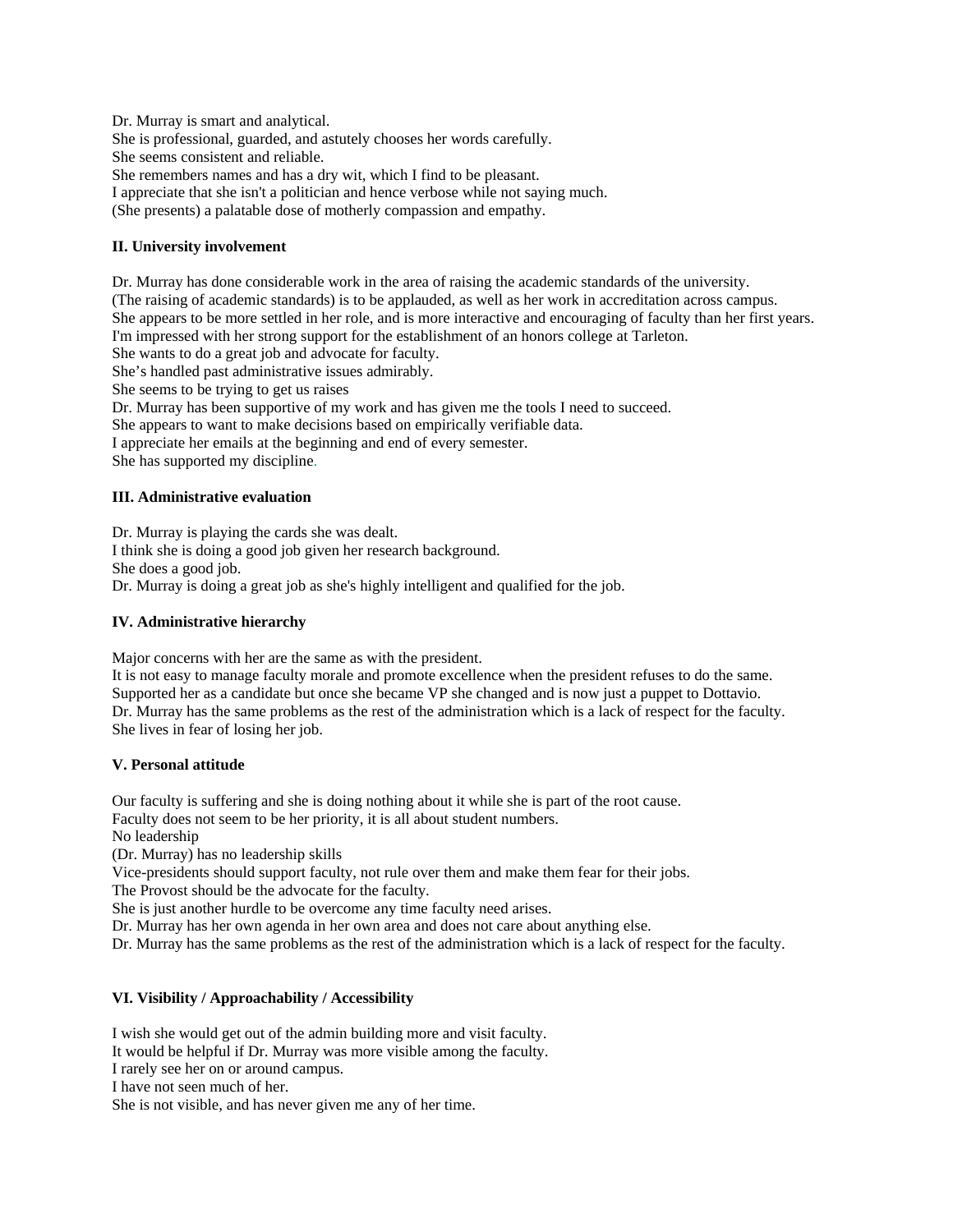(Dr. Murray is) inaccessible and does not appear to be faculty friendly.

(I) Never see her around campus, especially in academic buildings.

If the dean screens the issues, there is no way to visit with her.

I wish the provost were more visible throughout the campus community.

Dr. Murray seems more unapproachable than any other administrator.

She is very unapproachable.

I'd like to be able to see her face-to-face more often where I can ask her questions.

Tarleton's Provost limits communication with faculty to such a degree that we do not feel supported.

#### **VII. Personal communication**

(Dr. Murray is) occasionally impatient and slightly prickly with debate once she has made up her mind.

I am "dismissed" in conversations with her after she decides what has been enough time for a conversation with me.

(Dr. Murray) does not represent us well to the external audience.

(Dr. Murray) will not answer the hard questions, skirts around them.

(Dr. Murray) skirts direct answers.

She will "put on a good show" of sympathy and desire to help, but when action is needed, she passes the buck. Dr. Murray has the poorest communication and social skills of any administrator I have ever known.

#### **VIII. Administrative communication**

There is not enough clear communication coming from upper administration.

She said her plan was to talk with faculty more often, but I haven't seen much evidence of that.

There needs to be more give and take.

There seems to be an impression that faculty concerns are not considered in major decisions.

She suffers from an image problem because there is no direct line of communication to her or the administration. She could be the great voice for the administration to the faculty.

The poor lines of communication have not improved much under Dr. Murray's leadership.

The information/communication organizational lines, from provost to deans to heads to faculty are broken.

The typical faculty member is largely uninformed or misinformed about important academic issues.

Poor communication leaves faculty to assess academic affairs issues on anecdotes and isolated circumstances.

Dr. Murray has a closed door policy where faculty cannot give input.

The summer school decision made without faculty input.

Faculty issues are not always addressed appropriately because of chain-of command limitations.

Faculty do not feel free to communicate appropriate matters with the provost.

Increased attention paid to faculty needs would help to resolve some of the issues.

The whole "chain of command" system on this campus is flawed and it is what she seems to embrace the most.

Getting a faculty message to her through a department head, then a dean and finally to her is cumbersome.

Things like the summer schedule needed to have had a more open dialog.

I rarely hear of any issues that the Provost is considering.

A more open line of communication regarding what is happening on campus would be nice.

The DegreeWorks upgrade is a mess because she did not have departments involved in the testing process. She created a new department in COBA without input from faculty.

#### **IX. Academic / Administrative operational policies**

(Dr. Murray is) not sufficiently skeptical of educational fads promoted by EdD bureaucrats' systems approach. Her focus continues to be on numbers.

Her performance is not really up to par.

I'm frustrated with her tightfistedness with money.

This provost either has no money to give, or is hoarding it for other purposes.

Provost Murray has expectations of faculty that are not supported by adequate funding.

She favors some programs over others.

(Dr. Murray) treats faculty as disposable while imposing unrealistic goals and demands upon us. She puts unreasonable demands upon deans and department heads, which trickle down to us. Merit raise monies are not being allocated equitably.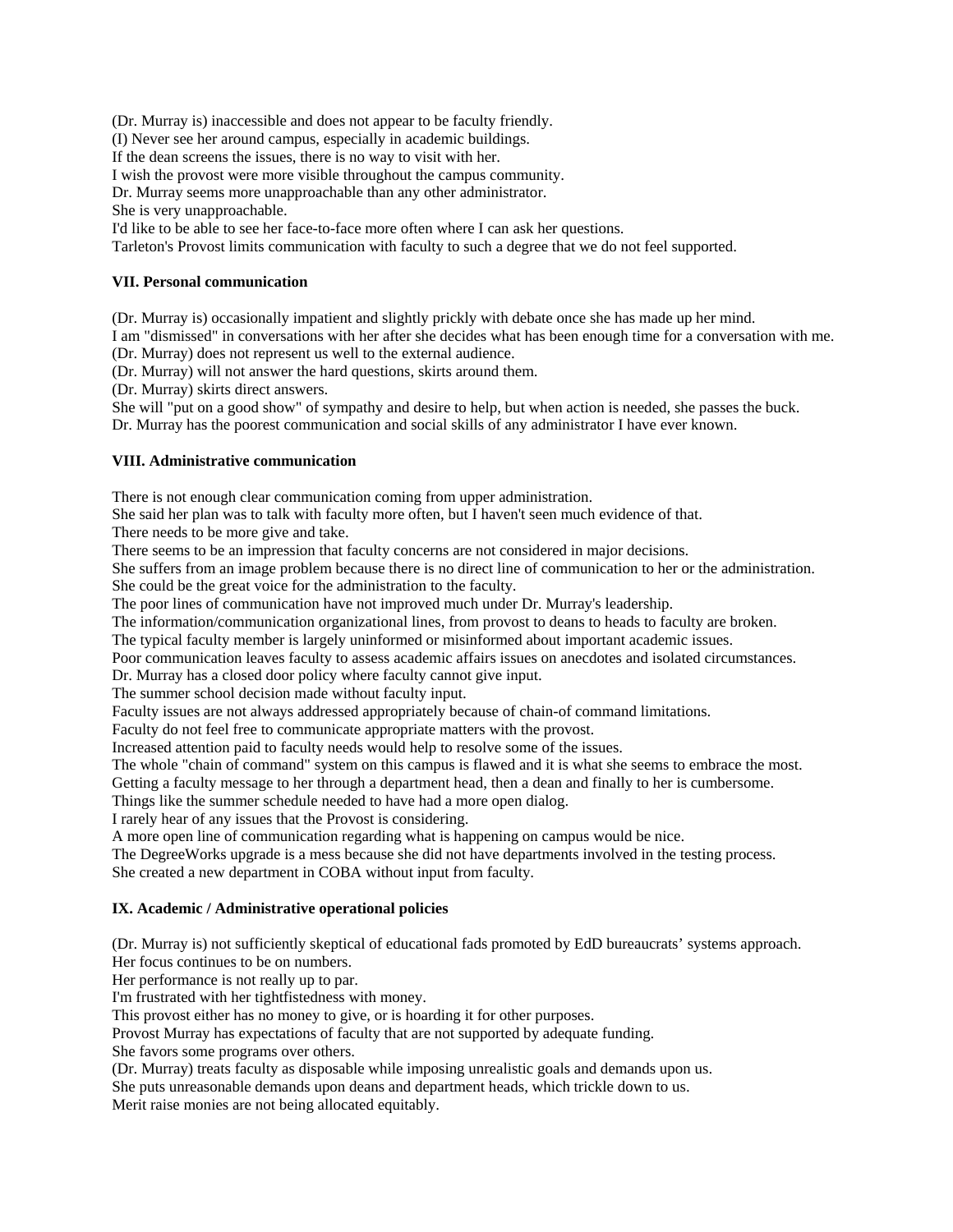(Dr. Murray) seems to exhibit favoritism at times.

She has had three major agenda items: satellite campuses, more research, assaulting non-tenured faculty. She has effectively re-directed resources and focus from teaching and service to pet administrative projects. She pulled Stephenville resources to build off campus programs.

She has approved spending 1/2 million to hire a private company to assess the quality of online courses. Quality does not seem to be as much of a concern as faculty are expected to have more students in classes.

#### **X. Morale**

Faculty morale has dropped to an all-time low

It is rare to find a happy faculty member here.

It took far too long for the Provost to understand how compression negatively affected the entire organization. Faculty morale is low across the university and on outreach campuses.

#### **XI. Hiring / Promotion practices**

Individuals have been appointed/promoted without searches or with search criteria changed. New positions appointed and a new department created without faculty input.

The perception is that she makes unilateral hiring decisions at times.

She can't do her job, so she is constantly hiring AVP's to cover her incompetence.

She keeps hiring others and faking it.

She has done an extremely poor job of removing poorly performing faculty from the university.

Some people hired or promoted were not qualified for their positions. At the last minute, she changed the title/pay for the advising center director.

She has allowed certain incompetent and unethical department heads to remain in their positions.

Dr Murray has made many unethical employment decisions.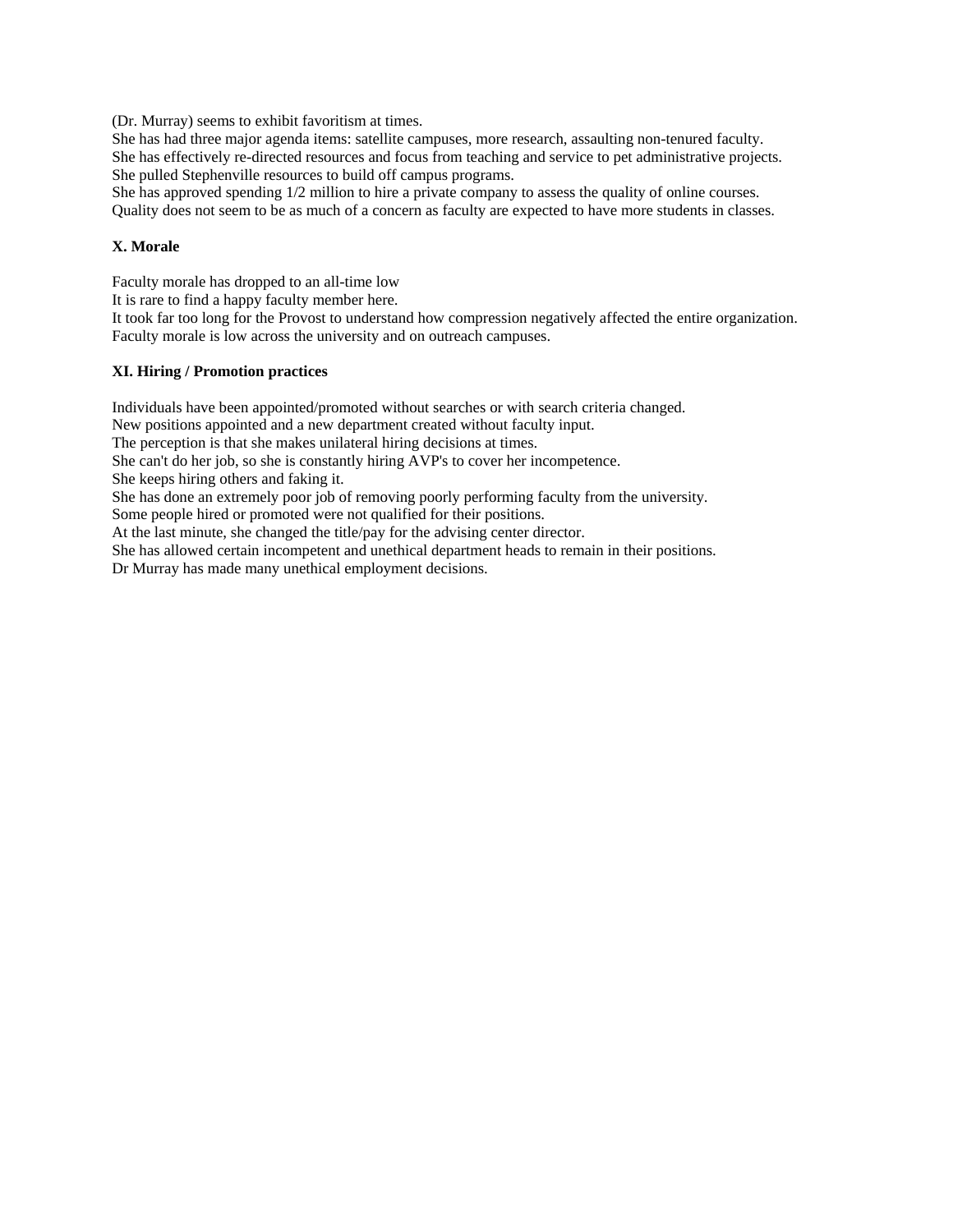# **Dean, College of Agriculture and Environmental Sciences (Dr. Cawthon)**

# QUANTITATIVE DATA

| efficiently allocates available resources for obtaining college goals and objectives 3.00 |      |
|-------------------------------------------------------------------------------------------|------|
| effectively implements the strategic plans for obtaining college goals and objectives2.87 |      |
| provides effective, candid organizational communication to the departments 2.81           |      |
|                                                                                           |      |
| acts fairly in tenure/promotion and post tenure review considerations2.67                 |      |
|                                                                                           |      |
|                                                                                           |      |
| creates an administrative atmosphere supportive of faculty decision-making                | 2.63 |
|                                                                                           |      |
|                                                                                           |      |
|                                                                                           |      |

*The twelve expectations listed above made up the empirical section of the questionnaire seeking information about the College of Agriculture and Environmental Sciences dean. The response parameters were arranged around the typical 5-level options (strongly disagree, disagree, neither agree nor disagree, agree, strongly agree) with "strongly disagree" indicated by a 1, and "strongly agree" indicated by a 5. The expectations in the list above are listed from highest agreement to lowest by mean response score.* 

*The survey also included an overall performance rating, the results of which I list below.* 

## **COMMENTS**

### **I. Personality and leadership**

The COAHS dean is a good person but lacks backbone.

#### **II. Administrative evaluation**

Dr. Cawthon has done a great job with the faculty that he has inherited.

He has selected people that are not qualified to be in decision-making roles.

He has displayed inequity in the budgeting process.

Dr. Cawthon does not provide the proper facilities and environment for faculty teaching and research.

He will not allow faculty to lead in the classroom where their leadership is essential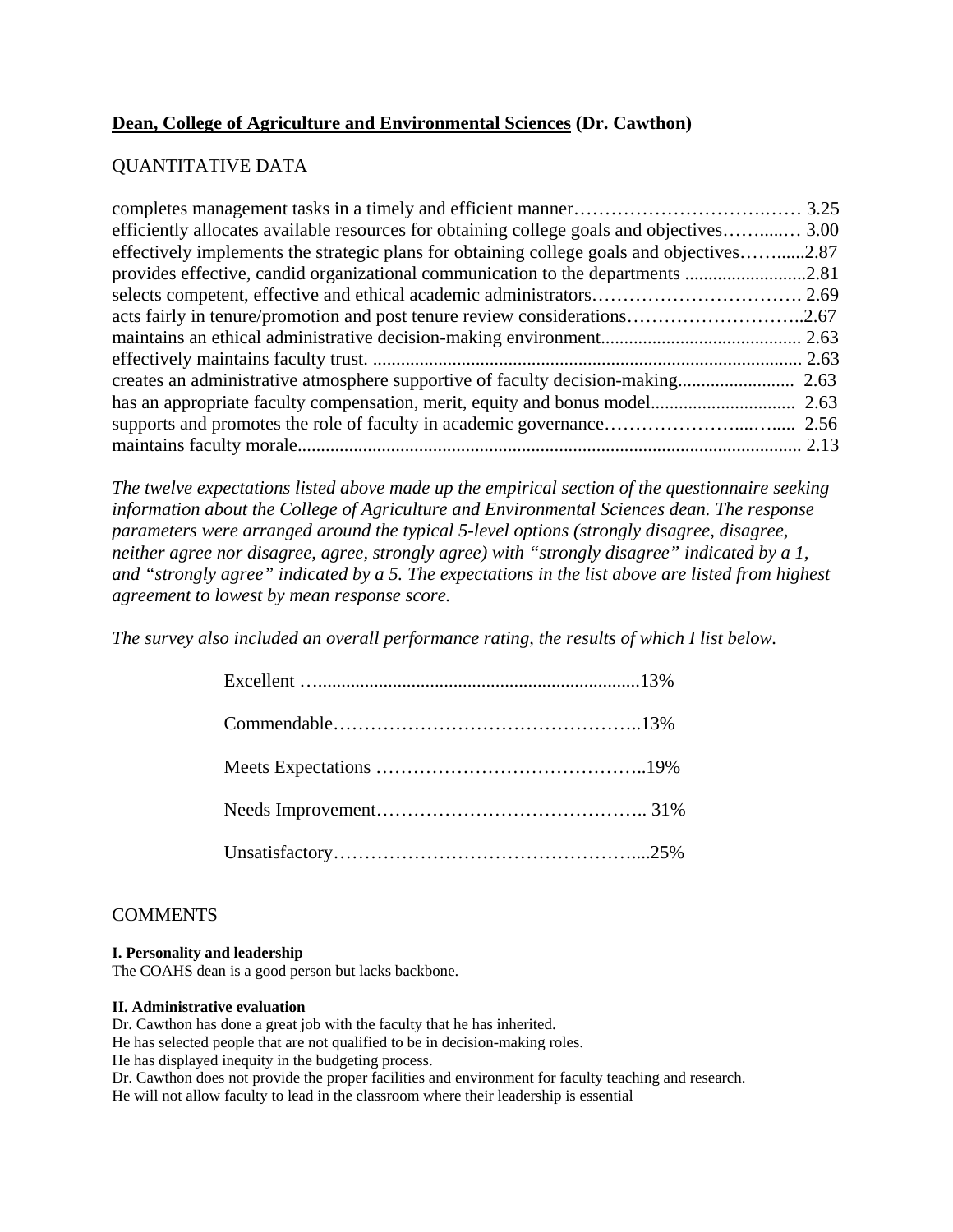Dr Cawthon needs to be more aggressive in acquiring more funding resources for college activities. His focus is not on students.

#### **III. availability / accessibility**

We rarely see Dr. Cawthon in the building at all. He spends a lot of time off-campus. Dr. Cawthon is never on campus, He travels all the time.

### **IV. Administrative communication**

The COAHS dean does not communicate. He does not teach or interact with students. Dr. Cawthon disregards faculty input. Faculty are afraid to speak up for fear of retaliation. There is very little transparency in the COAHS. Dr. Cawthon does not communicate with all faculty members.

#### **V. Administrative hierarchy**

Dr. Cawthon never goes to bat for needs of the college. There are times when we have needed someone to "go to bat" for the college and he faltered. His leadership needs to include standing up against the upper administration. He tends to be a yes man.

#### **VI. Morale / personnel**

Those of us left to pick up the slack are overworked and underappreciated. Dr. Cawthon plays favorites. He does not support faculty in the tenure reviewing process Dr. Cawthon acts only on the suggestions from his inner circle. Dr. Cawthon fails from a faculty morale and trust standpoint. He does not have a vision. He is not in touch with the college activities. Faculty are hidden from key decisions. He is not an advocate for all faculty.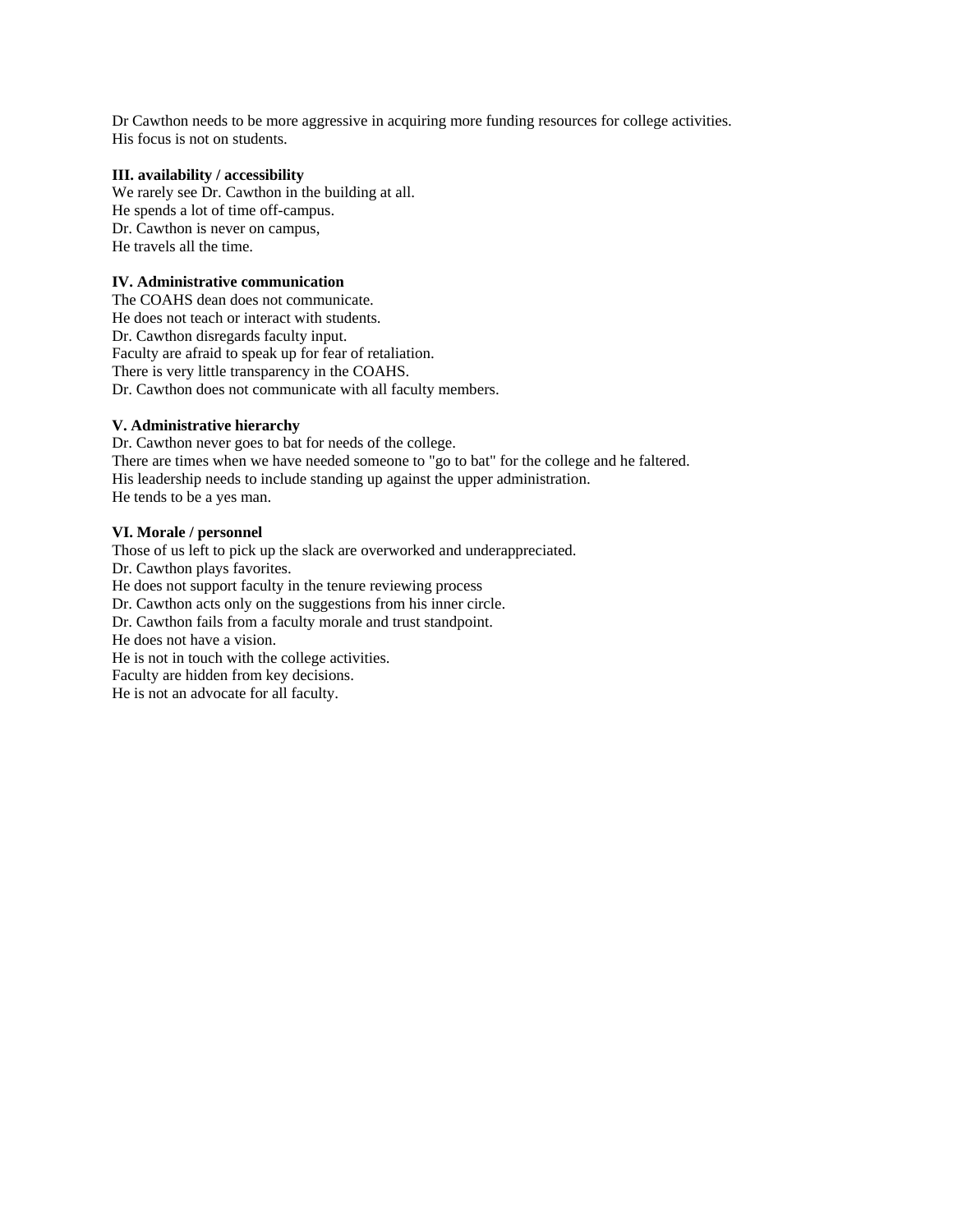## **Dean, College of Business (Dr. Steed)**

## QUANTITATIVE DATA

| effectively implements the strategic plans for obtaining college goals and objectives4.06 |  |
|-------------------------------------------------------------------------------------------|--|
|                                                                                           |  |
|                                                                                           |  |
|                                                                                           |  |
|                                                                                           |  |
| provides effective, candid organizational communication to the departments 3.83           |  |
| efficiently allocates available resources for obtaining college goals and objectives 3.83 |  |
|                                                                                           |  |
| acts fairly in tenure/promotion and post tenure review considerations3.78                 |  |
|                                                                                           |  |
|                                                                                           |  |
|                                                                                           |  |

*The twelve expectations listed above made up the empirical section of the questionnaire seeking information about College of Business Administration dean. The response parameters were arranged around the typical 5-level options (strongly disagree, disagree, neither agree nor disagree, agree, strongly agree) with "strongly disagree" indicated by a 1, and "strongly agree" indicated by a 5. The expectations in the list above are listed from highest agreement to lowest by mean response score.* 

*The survey also included an overall performance rating, the results of which I list below.* 

## **COMMENTS**

#### **I. Personality and leadership**

I have really been impressed with Dr. Steed's push to obtain AACSB accreditation.

#### **II. Administrative evaluation**

Not all department heads are managing college concerns and no steps are being made to improve this situation.

#### **III. Administrative hierarchy**

Allowed Provost to reorganize COBA without input from faculty. Provides preferential treatment to AFE faculty.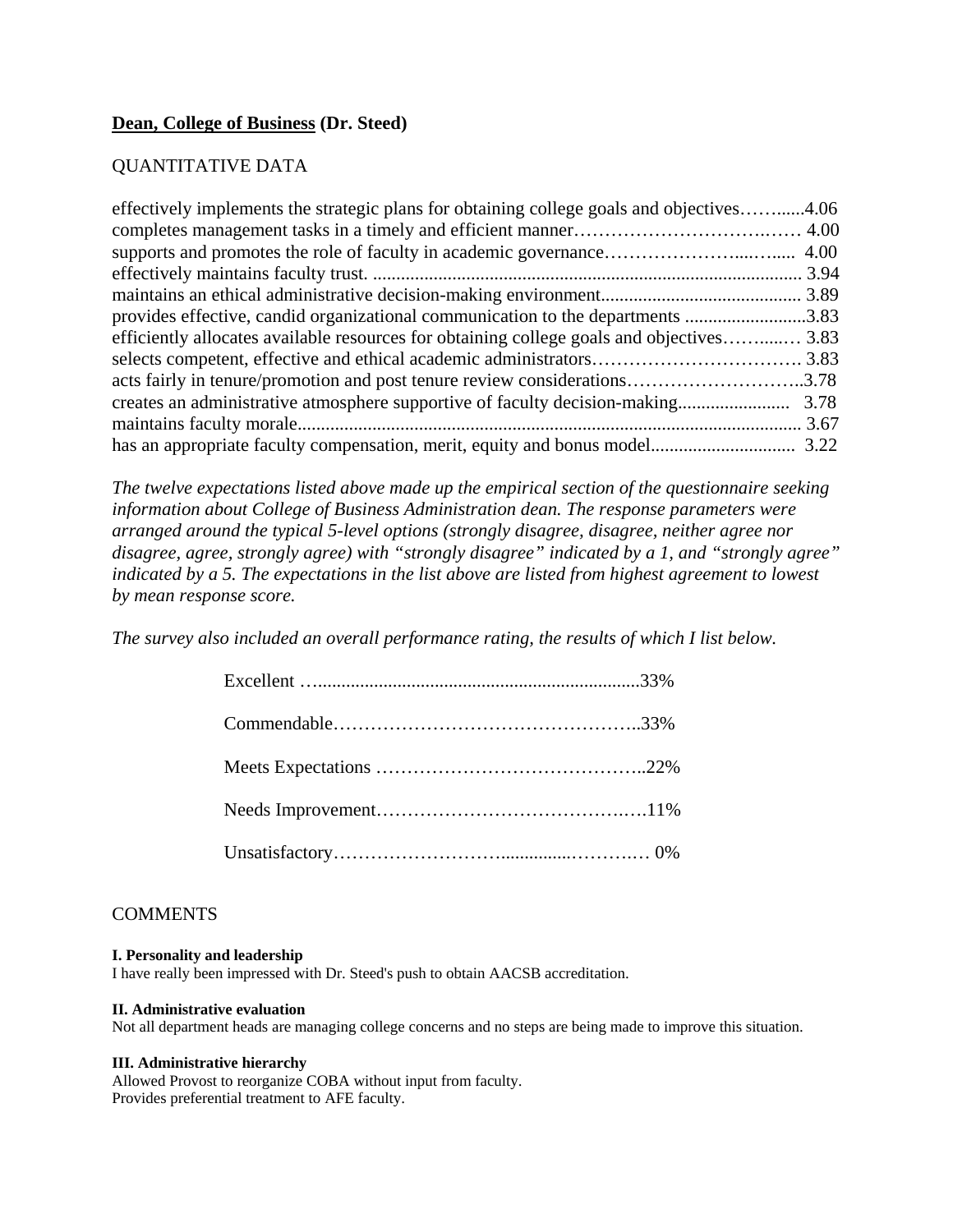# **Dean, College of Education (Dr. Burk)**

# QUANTITATIVE DATA

| provides effective, candid organizational communication to the departments 4.48           |  |
|-------------------------------------------------------------------------------------------|--|
|                                                                                           |  |
| effectively implements the strategic plans for obtaining college goals and objectives4.45 |  |
| efficiently allocates available resources for obtaining college goals and objectives 4.41 |  |
| acts fairly in tenure/promotion and post tenure review considerations4.38                 |  |
|                                                                                           |  |

*The twelve expectations listed above made up the empirical section of the questionnaire seeking information about the College of Education dean. The response parameters were arranged around the typical 5-level options (strongly disagree, disagree, neither agree nor disagree, agree, strongly agree) with "strongly disagree" indicated by a 1, and "strongly agree" indicated by a 5. The expectations in the list above are listed from highest agreement to lowest by mean response score.* 

*The survey also included an overall performance rating, the results of which I list below.* 

## **COMMENTS**

#### **I. Administrative evaluation**

She is the most fair, ethical, caring dean I have ever worked for. I am terrified at the prospect of Dr. Burk retiring. The whole college runs smoothly and is a wonderful work environment. Don't let Dr. Burk retire. Dr. Burk has been an excellent leader for the College of Education. Dr. Burk has done an excellent job. She will be missed. Find a way to make her stay.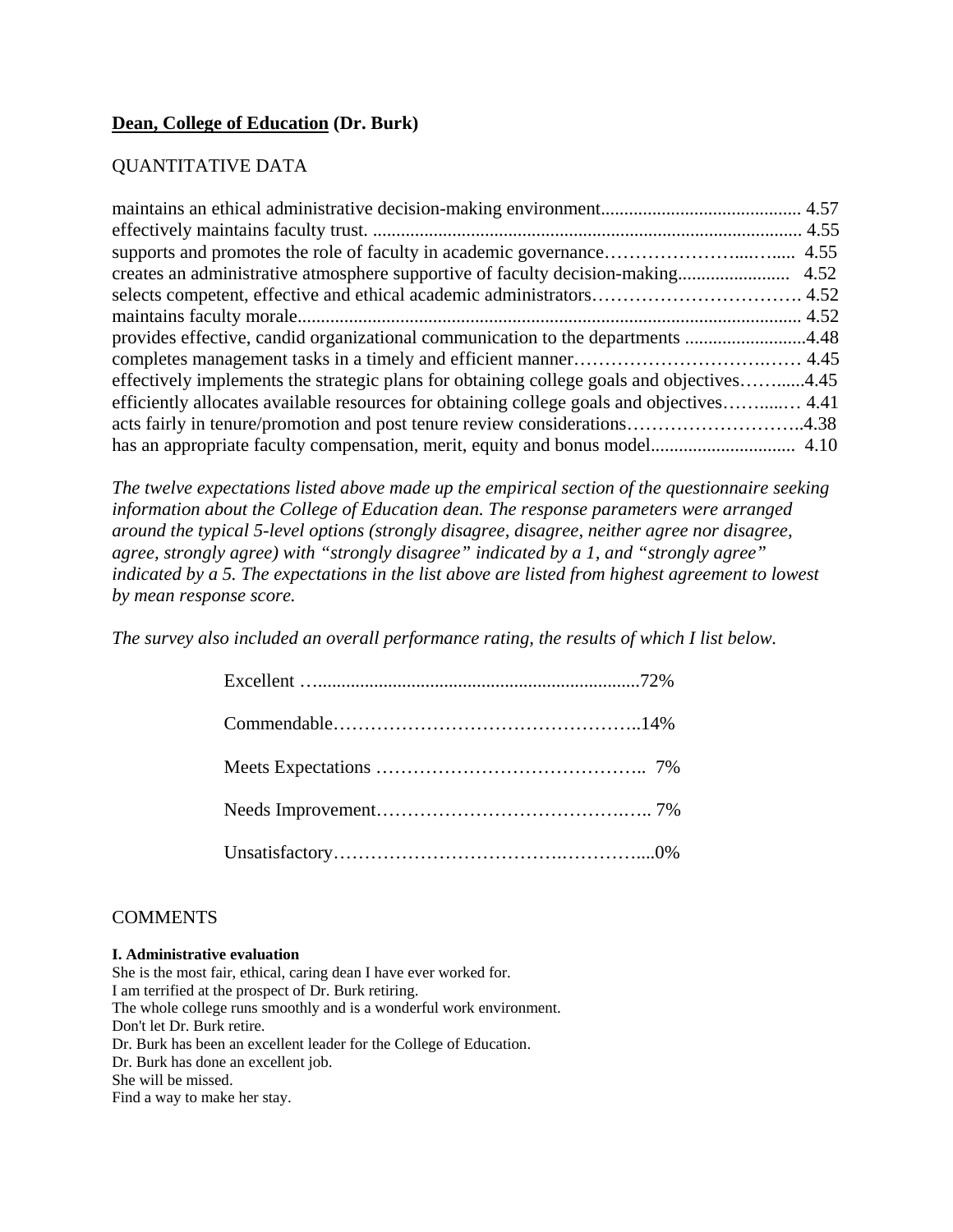# **Dean, College of Liberal and Fine Arts (Dean Styron)**

# QUANTITATIVE DATA

| provides effective, candid organizational communication to the departments 4.29           |  |
|-------------------------------------------------------------------------------------------|--|
|                                                                                           |  |
|                                                                                           |  |
|                                                                                           |  |
| effectively implements the strategic plans for obtaining college goals and objectives4.04 |  |
|                                                                                           |  |
| efficiently allocates available resources for obtaining college goals and objectives 4.00 |  |
|                                                                                           |  |
| acts fairly in tenure/promotion and post tenure review considerations3.89                 |  |
|                                                                                           |  |
|                                                                                           |  |
|                                                                                           |  |

*The twelve expectations listed above made up the empirical section of the questionnaire seeking information about the College of Liberal and Fine Arts dean. The response parameters were arranged around the typical 5-level options (strongly disagree, disagree, neither agree nor disagree, agree, strongly agree) with "strongly disagree" indicated by a 1, and "strongly agree" indicated by a 5. The expectations in the list above are listed from highest agreement to lowest by mean response score.* 

*The survey also included an overall performance rating, the results of which I list below.* 

## **COMMENTS**

#### **I. Personality and leadership**

Dean Styron is easy to work with and seems to genuinely care about COLFA. She doesn't stand on ceremony.

She is competent, conscientious, hard-working, fair, professional, and trustworthy. somewhat rigid administratively, though compassionate and empathetic as well Dean Styron appears to be an honest, efficient, and ethical person.

#### **II. Administrative evaluation**

Kelli Styron is the best thing that ever happened to this college.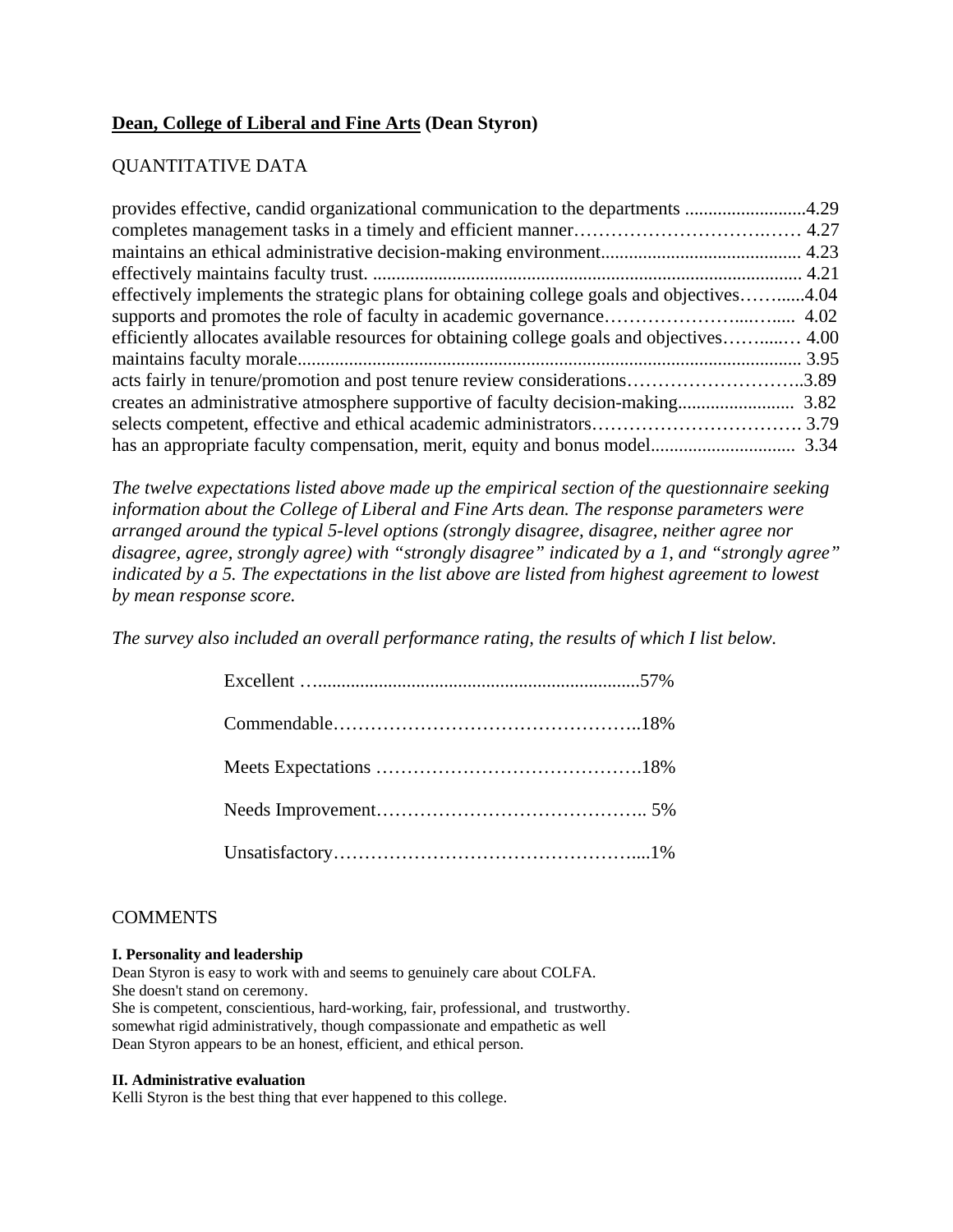She has single-handedly improved things here. Hands down, one of the best administrators I have ever worked for. Her performance is a model for all faculty to strive towards achieving. I think that Kelli is an excellent dean. She is a dean who supports her faculty wholeheartedly Kelli Styron is by far the best dean I have dealt with in over 20 years of teaching at Tarleton. She is proud of our college, and will make sure administration supports us. Dean Styron is always great. Dean Styron is simply outstanding. I am proud she heads our college. She does an excellent job.

### **III. Administrative communication**

She listens. She's very direct about what she wants from the college. I know why she's making the decisions she makes. She will hear you out, even if she doesn't agree with you. She listens to our concerns and tries to give us what we need to teach and grow. She does a great job communicating to faculty from all the areas of COLFA. She explains things in a straightforward and respectful way. She has added periodic mixers as opportunities for faculty to share research interests.

#### **IV. Administrative hierarchy**

She seems focused on pleasing superiors rather than going to bat for COLFA students and faculty. She also has the habit of playing favorites with departments. The money does not appear to be spent in the right places.

#### **V. Morale**

She needs to work more on what is truth and justice and less on what is collegial. My department's morale is on the floor. I'd like to see her around her troops more frequently in informal settings

#### **VI. Qualification / Responsiveness**

She was appointed to be dean with virtually no academic accomplishment. I wish she was more aware of what is going on in the departments She is not aware of problems in the departments. No one is paying any attention to the faculty.